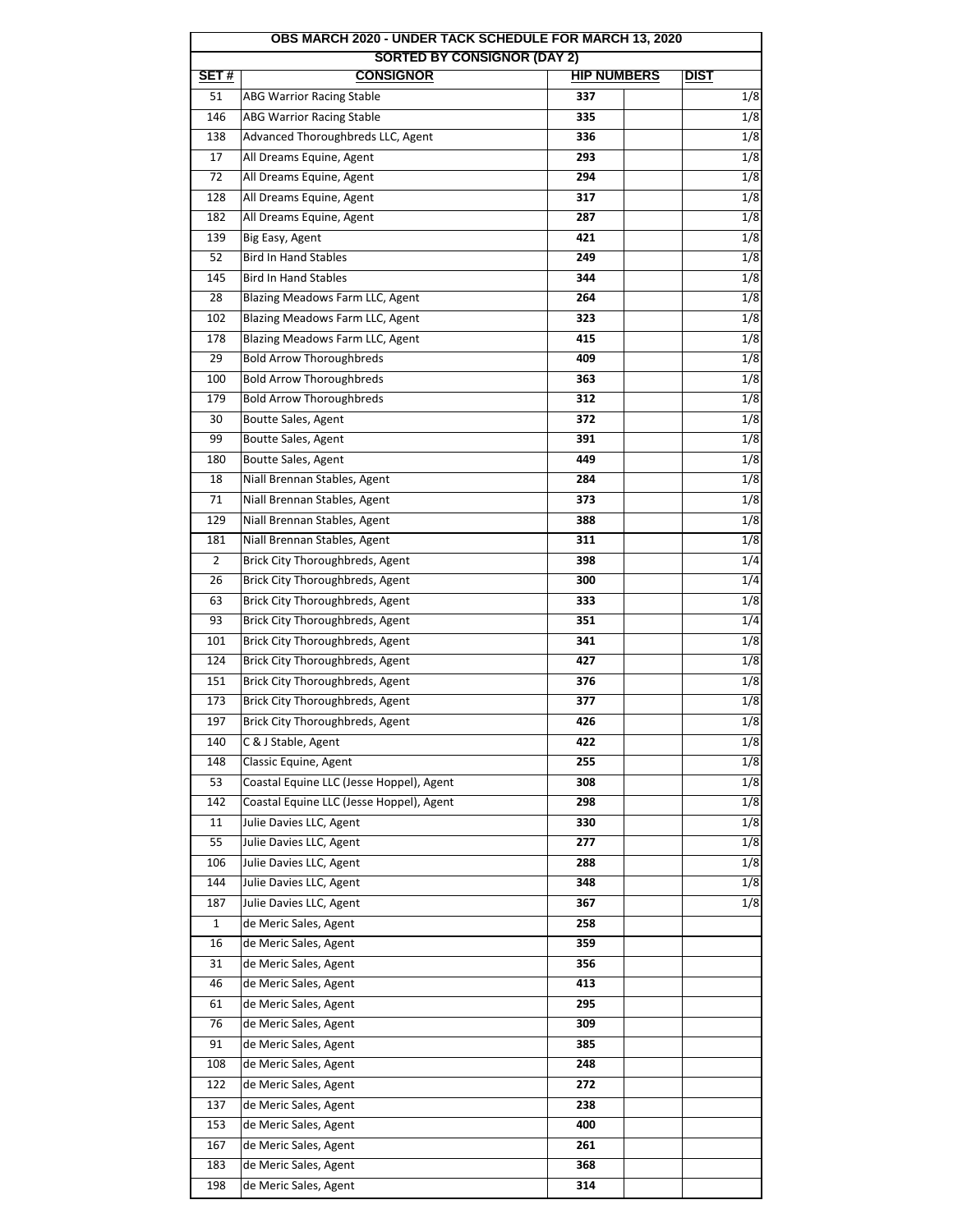| OBS MARCH 2020 - UNDER TACK SCHEDULE FOR MARCH 13, 2020 |                                                  |                    |                  |  |  |  |
|---------------------------------------------------------|--------------------------------------------------|--------------------|------------------|--|--|--|
|                                                         | <b>SORTED BY CONSIGNOR (DAY 2)</b>               |                    |                  |  |  |  |
| SET#                                                    | <b>CONSIGNOR</b>                                 | <b>HIP NUMBERS</b> | <b>DIST</b>      |  |  |  |
| 56                                                      | <b>Empire Bloodstock</b>                         | 316                | 1/8              |  |  |  |
| 58                                                      | Ends Well                                        | 410                | 1/8              |  |  |  |
| 59                                                      | Envision Equine, Agent                           | 442                | 1/8              |  |  |  |
| 60                                                      | Farm III Enterprises LLC                         | 402                | 1/8              |  |  |  |
| 19                                                      | Flores Equine LLC, Agent                         | 353                | 1/8              |  |  |  |
| 113                                                     | Flores Equine LLC, Agent                         | 440                | 1/4              |  |  |  |
| 169                                                     | Flores Equine LLC, Agent                         | 380                | 1/4              |  |  |  |
| 62                                                      | Cary Frommer LLC, Agent                          | 371                | 1/8              |  |  |  |
| 33                                                      | G. A. Thoroughbred Sales, Agent                  | 329                | 1/8              |  |  |  |
| 166                                                     | G. A. Thoroughbred Sales, Agent                  | 425                | 1/8              |  |  |  |
| $\overline{4}$                                          | Golden Rock Thoroughbreds, Agent                 | 230                | $\overline{1/8}$ |  |  |  |
| 35                                                      | Golden Rock Thoroughbreds, Agent                 | 433                | 1/8              |  |  |  |
| 70                                                      | Golden Rock Thoroughbreds, Agent                 | 352                | 1/8              |  |  |  |
| 97                                                      | Golden Rock Thoroughbreds, Agent                 | 419                | 1/8              |  |  |  |
| 134                                                     | Golden Rock Thoroughbreds, Agent                 | 364                | 1/8              |  |  |  |
| 164                                                     | Golden Rock Thoroughbreds, Agent                 | 399                | 1/8              |  |  |  |
| 191                                                     | Golden Rock Thoroughbreds, Agent                 | 269                | 1/8              |  |  |  |
| 64                                                      | Golden Star Farm LLC                             | 339                | 1/8              |  |  |  |
| 65                                                      | Golden Thoroughbreds Training and Sales          | 290                | 1/8              |  |  |  |
| 13                                                      | GOP Racing Stable Corp., Agent                   | 338                | 1/8              |  |  |  |
| 75                                                      | GOP Racing Stable Corp., Agent                   | 253                | 1/4              |  |  |  |
| 125                                                     | GOP Racing Stable Corp., Agent                   | 349                | 1/8              |  |  |  |
| 186                                                     | <b>GOP Racing Stable Corp., Agent</b>            | 286                | 1/8              |  |  |  |
| 77                                                      | Gutierrez Sales, Agent                           | 321                | 1/4              |  |  |  |
| 34                                                      | Harris Training Center LLC, Agent                | 397                | 1/8              |  |  |  |
| 165                                                     | Harris Training Center LLC, Agent                | 370                | 1/8              |  |  |  |
| 20                                                      | Hartley / DeRenzo Thoroughbreds LLC, Agent       | 252                | 1/8              |  |  |  |
| 112                                                     | Hartley / DeRenzo Thoroughbreds LLC, Agent       | 304                | 1/8              |  |  |  |
| 170                                                     | Hartley / DeRenzo Thoroughbreds LLC, Agent       | 445                | 1/8              |  |  |  |
| 5                                                       | Havens Bloodstock Agency, Inc., Agent            | 448                |                  |  |  |  |
| 36                                                      | Havens Bloodstock Agency, Inc., Agent            | 289                |                  |  |  |  |
| 69                                                      | Havens Bloodstock Agency, Inc., Agent            | 378                |                  |  |  |  |
| 96                                                      | Havens Bloodstock Agency, Inc., Agent            | 406                |                  |  |  |  |
| 133                                                     | Havens Bloodstock Agency, Inc., Agent            | 257                |                  |  |  |  |
| 163                                                     | Havens Bloodstock Agency, Inc., Agent            | 436                |                  |  |  |  |
| 192                                                     | Havens Bloodstock Agency, Inc., Agent            | 365                |                  |  |  |  |
| 21                                                      | Hawk's Nest (Kenneth Davis & S. R. Mansfield)    | 229                | 1/4              |  |  |  |
| 111                                                     | Hawk's Nest (Kenneth Davis & S. R. Mansfield)    | 423                | 1/4              |  |  |  |
| 171                                                     | Hawk's Nest (Kenneth Davis & S. R. Mansfield)    | 334                | 1/4              |  |  |  |
| 22                                                      | Hemingway Racing and Training Stables LLC, Agent | 345                | 1/8              |  |  |  |
| 110                                                     | Hemingway Racing and Training Stables LLC, Agent | 259                | 1/8              |  |  |  |
| 172                                                     | Hemingway Racing and Training Stables LLC, Agent |                    | 1/8              |  |  |  |
| 78                                                      |                                                  | 315<br>262         |                  |  |  |  |
|                                                         | Hidden Brook, Agent                              |                    | 1/8              |  |  |  |
| 79                                                      | J R Racing Stables                               | 404                | 1/8              |  |  |  |
| 82                                                      | J. J. Thoroughbreds, Agent                       | 310                | 1/8              |  |  |  |
| 40                                                      | Hoby & Layna Kight                               | 263                | 1/4              |  |  |  |
| 159                                                     | Hoby & Layna Kight                               | 291                | 1/4              |  |  |  |
| 83                                                      | Kilbride Stables, Agent                          | 273                | 1/8              |  |  |  |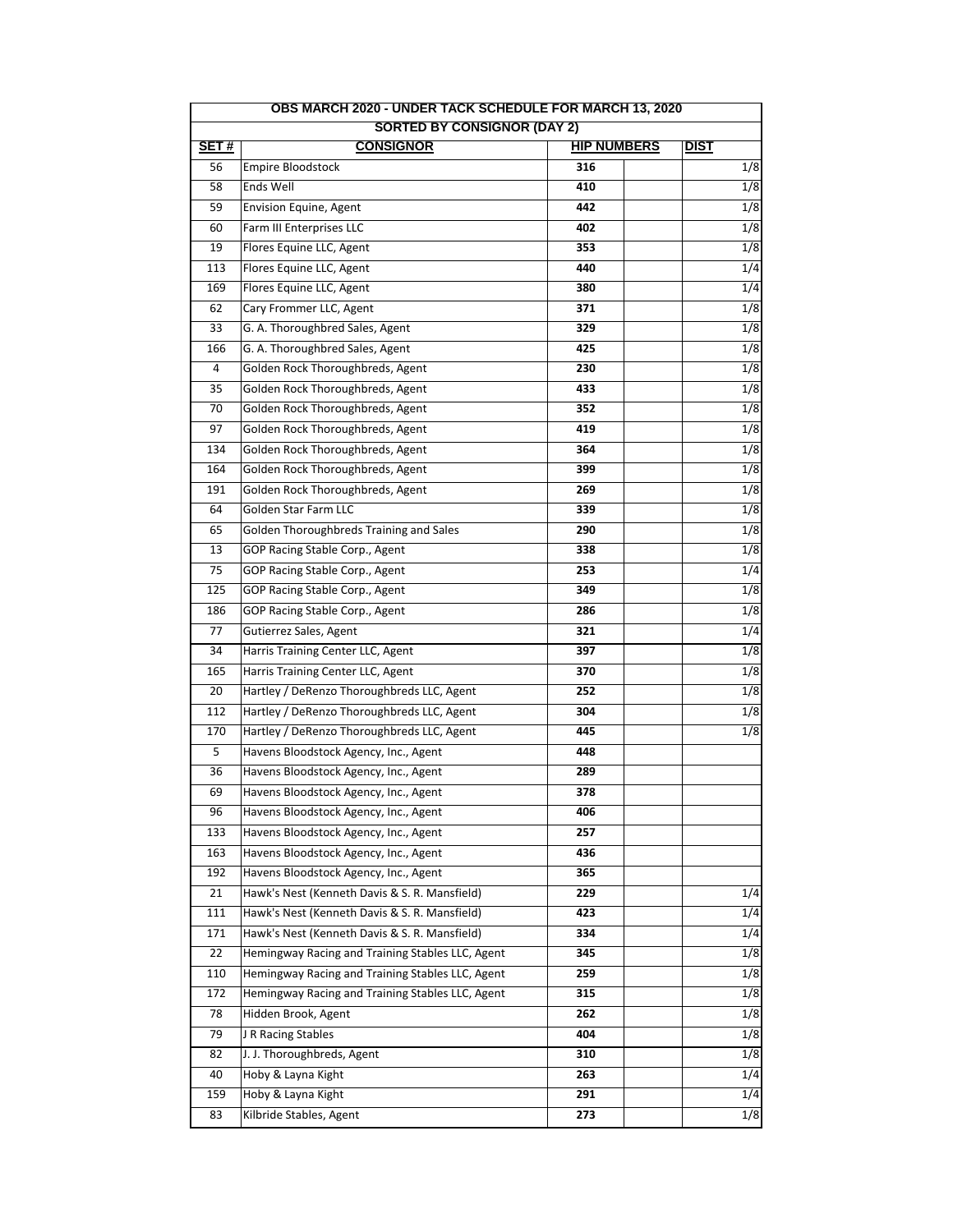|                                    | OBS MARCH 2020 - UNDER TACK SCHEDULE FOR MARCH 13, 2020 |                    |  |             |  |
|------------------------------------|---------------------------------------------------------|--------------------|--|-------------|--|
| <b>SORTED BY CONSIGNOR (DAY 2)</b> |                                                         |                    |  |             |  |
| SET#                               | <b>CONSIGNOR</b>                                        | <b>HIP NUMBERS</b> |  | <b>DIST</b> |  |
| 6                                  | Kings Equine, Agent                                     | 266                |  | 1/8         |  |
| 37                                 | Kings Equine, Agent                                     | 302                |  | 1/8         |  |
| 68                                 | Kings Equine, Agent                                     | 379                |  | 1/8         |  |
| 95                                 | Kings Equine, Agent                                     | 381                |  | 1/8         |  |
| 132                                | Kings Equine, Agent                                     | 395                |  | 1/8         |  |
| 162                                | Kings Equine, Agent                                     | 428                |  | 1/8         |  |
| 193                                | Kings Equine, Agent                                     | 452                |  | 1/8         |  |
| 41                                 | L. G., Agent                                            | 369                |  | 1/8         |  |
| 158                                | L. G., Agent                                            | 303                |  | 1/8         |  |
| 84                                 | M R Racing, Agent                                       | 434                |  | 1/8         |  |
| $\overline{7}$                     | Mayberry Farm, Agent                                    | 231                |  | 1/8         |  |
| 38                                 | Mayberry Farm, Agent                                    | 412                |  | 1/8         |  |
| 67                                 | Mayberry Farm, Agent                                    | 360                |  | 1/8         |  |
| 94                                 | Mayberry Farm, Agent                                    | 405                |  | 1/8         |  |
| 131                                | Mayberry Farm, Agent                                    | 403                |  | 1/8         |  |
| 161                                | Mayberry Farm, Agent                                    | 260                |  | 1/8         |  |
| 194                                | Mayberry Farm, Agent                                    | 301                |  | 1/8         |  |
| 86                                 | Tom McCrocklin, Agent                                   | 437                |  | 1/4         |  |
| 23                                 | Randy Miles, Agent                                      | 254                |  | 1/8         |  |
| 109                                | Randy Miles, Agent                                      | 438                |  | 1/8         |  |
| 174                                | Randy Miles, Agent                                      | 306                |  | 1/8         |  |
| 87                                 | New Hope AB LLC                                         | 401                |  | 1/8         |  |
| 42                                 | Nice and Easy Thoroughbreds, Agent                      | 392                |  | 1/8         |  |
| 157                                | Nice and Easy Thoroughbreds, Agent                      | 444                |  | 1/8         |  |
| 14                                 | Ocala Stud                                              | 243                |  | 1/4         |  |
| 74                                 | Ocala Stud                                              | 414                |  | 1/4         |  |
| 126                                | Ocala Stud                                              | 232                |  | 1/4         |  |
| 185                                | Ocala Stud                                              | 374                |  | 1/4         |  |
| 88                                 | Omega Farm, Agent                                       | 242                |  | 1/8         |  |
| 43                                 | Orlyana Farm                                            | 271                |  | 1/8         |  |
| 156                                | Orlyana Farm                                            | 331                |  | 1/8         |  |
| 89                                 | Parrish Farms, Agent                                    | 325                |  | 1/8         |  |
| 90                                 | Blas Perez Stables, Agent                               | 407                |  | 1/8         |  |
| 8                                  | Pick View LLC, Agent                                    | 322                |  | 1/4         |  |
| 39                                 | Pick View LLC, Agent                                    | 320                |  | 1/4         |  |
| 66                                 | Pick View LLC, Agent                                    | 375                |  | 1/4         |  |
| 92                                 | Pick View LLC, Agent                                    | 366                |  | 1/4         |  |
| 130                                | Pick View LLC, Agent                                    | 268                |  | 1/8         |  |
| 160                                | Pick View LLC, Agent                                    | 296                |  | 1/8         |  |
| 195                                | Pick View LLC, Agent                                    | 432                |  | 1/8         |  |
| 44                                 | Pike Racing, Agent                                      | 347                |  | 1/8         |  |
| 152                                | Pike Racing, Agent                                      | 358                |  | 1/8         |  |
| 24                                 | Gene Recio, Agent                                       | 435                |  | 1/8         |  |
| 105                                | Gene Recio, Agent                                       | 408                |  | 1/8         |  |
| 175                                | Gene Recio, Agent                                       | 278                |  | 1/8         |  |
| 98                                 | RiceHorse Stable (Brandon & Ali Rice)                   | 239                |  | 1/8         |  |